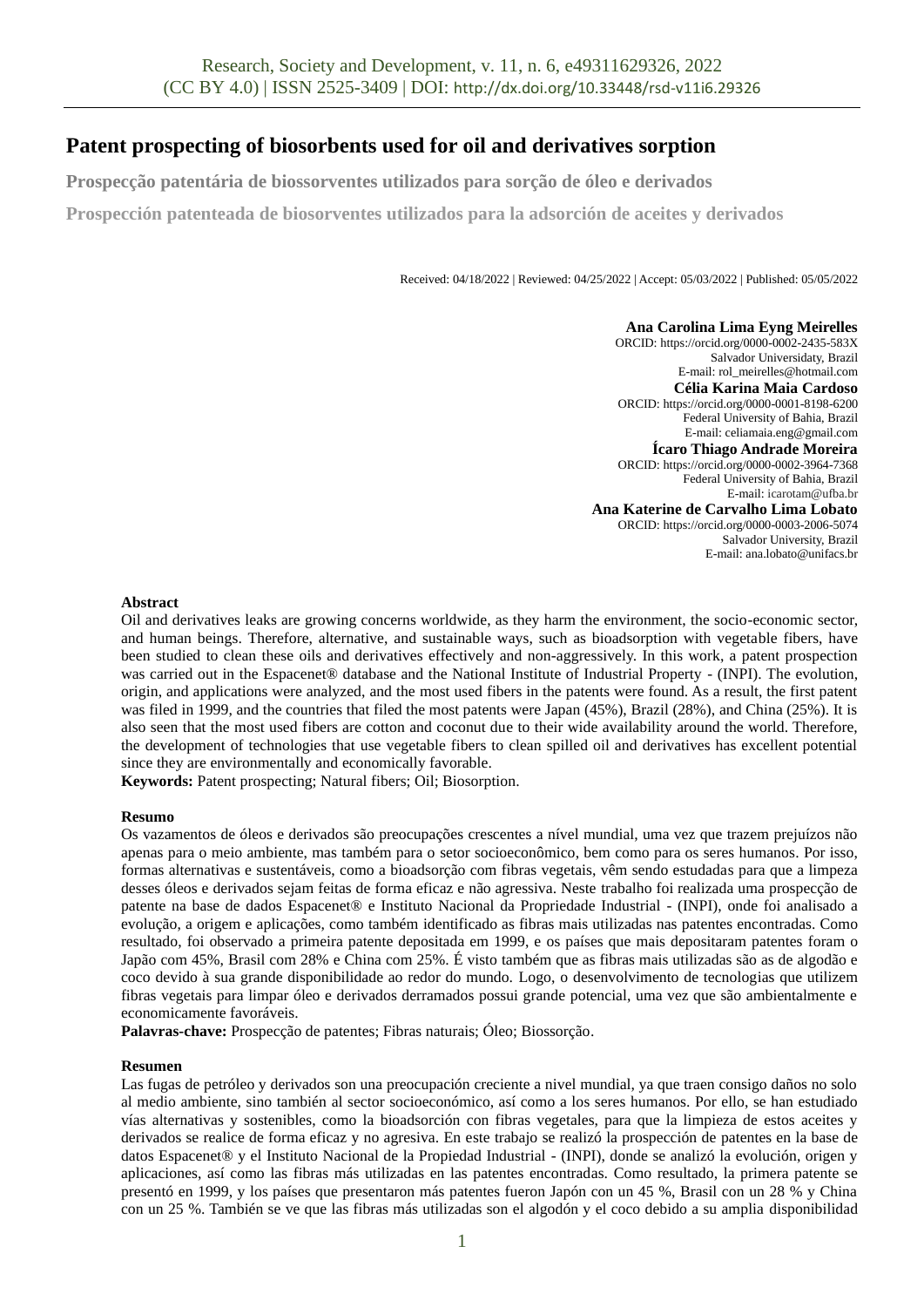alrededor del mundo. Por lo tanto, el desarrollo de tecnologías que utilicen fibras para limpiar derrames de petróleo y derivados tiene un gran potencial, ya que son ambiental y económicamente favorables. **Palabras clave:** Prospección de patentes; Fibras naturales; Petróleo; Biosorción.

## **1. Introduction**

Petroleum is formed by a set of organic components, mostly hydrocarbons. As one of the main sources of energy used, its use is subject to risks of spillage into the environment, whether through transport, storage, production, or even exploitation. Environmental pollution resulting from oil spills in the terrestrial environment, especially in the marine environment, since most of the petroleum is offshore, makes it one of the biggest problems that is currently faced (Cardoso C., Cardoso R. & Moreira, 2017; Neto & Dalla Costa, 2007; Scorsato, 2021).

Petroleum contains highly toxic components, such as Polycyclic Aromatic Hydrocarbons (PAHs), which are considered carcinogenic and directly affect the biota in the region where it was spilled, potentially affecting human health. Therefore, a National Contingency Plan (PNC) is needed to facilitate prevention and the oil remediation response with actions coordinated by public and private institutions (ANP, 2021). The choice of technology implemented in the PNC must meet its efficiency according to the type of spill, the characteristics of the spilled oil, and the affected region so that it does not make an undue choice and further harm the affected ecosystem. Preferably, remediation techniques are chosen that make the environment less polluted at a macroscopic level in a short time (Cardoso et al., 2017).

Several cleaning methods are used internationally, such as containment barriers, manual removal, skimmers, chemical dispersants, water blasting, and adsorbents. However, research has been developed to reach technologies with characteristics that extract oil from the environment in a way that does not harm the environment so much (Cardoso et al., 2017).

The search for alternatives to conventional methods that have low cost and high efficiency has boosted, in recent years, research on the use of different biosorbents in adsorption systems ( Hammouda et al., 2021). The adsorption method consists of the ability of certain solids to accumulate substances present in fluids, whether liquids or gases, so that a separation of the components of these fluids can occur (Nascimento et al., 2014).

Among the various adsorbent materials currently available, natural adsorbents stand out for being an alternative form of low cost and high efficiency in removing contaminants (Girardello, 2011), such as sisal fiber (Costa, 2018), sugarcane bagasse sugar (Guilarduci et al., 2016) and coconut fiber (Cardoso et al., 2021). The use of these materials is attractive for reasons of economy and high sorption rate and capacity (Hilário, 2019).

The wide availability of these fibers and the interest in replacing polymeric materials with materials from a renewable source has driven the development of several types of research using plant fibers as sorbents (Hammouda et al., 2021). Therefore, this article aims to carry out a patent prospection to analyze the technologies registered over the years in sorption in water contaminated with oil using biosorbents and identify possible demands and technological innovations. An analysis will be made of the evolution of technologies (based on the number of patents published per year), the origin of the technology (based on the identification of the countries that deposited the most), the main applications of the documents (based on the patent classification codes), and the types of natural fibers most used in patents.

## **2. Methodology**

Technological prospecting was carried out in June 2021 through the open-access international patent database Espacenet® and the open-access Brazilian patent database, National Institute of Industrial Property (INPI).

An advanced search was performed with keywords present both in the title and in the abstract of the patents. In both databases, the same keywords (natural fiber, oil) were used, together with the Boolean operator AND, to find records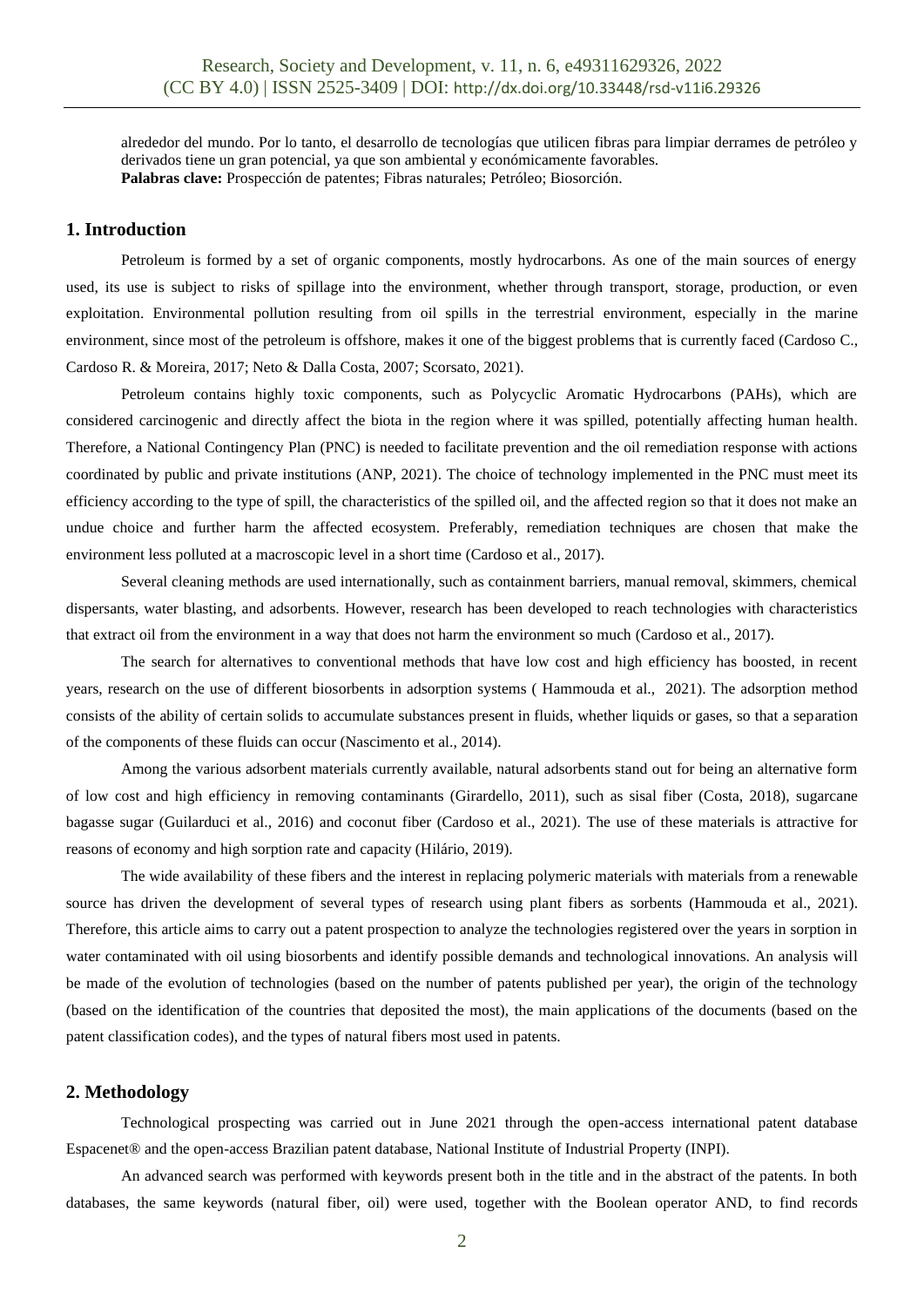containing both terms. To further specify the research on the topic, a code from the International Patent Classification (C02F1/28 - Cleaning wastewater, sewage, and sludge using sorption) was also used (WIPO, 2021).

With the results obtained, the data were placed in the Microsoft Excel software for graphical analysis of the evolution and origin of the technology of the main depositors and main applications of these documents and the identification of the main types of fibers used worldwide (Cantú & Zapata, 2006; Nunes et al., 2018).

The bibliographic survey was carried out in the Scopus database in which data collection was based on inclusion and exclusion criteria, based on the proposed theme (Ludke & Andre, 2013; Severino, 2018).

### **3. Theoretical Reference**

Any accidental or deliberate release of liquid hydrocarbons into the environment is termed an oil spill (Bhardwai & Bhaskarwar, 2018). Oil spill risks for marine and freshwater habitats have increased along with crude oil production and transport (Abdelwahab et al., 2017). Several cleaning methods are used to reduce or minimize the environmental damage caused by oil spills.

Cleaning methods that perform primary cleaning aim to remove free oil and heavy contamination as quickly as possible to avoid remobilization and pollution from other areas. For those performing secondary cleaning, it may be necessary to remove additional oil and impregnated materials and, if necessary, residue and stains (Cardoso et al., 2017).

The use of sorbents is among the first primary cleaning techniques in history to remediate contaminated coastal areas from oil accidents (Annunciado et al., 2005). Adsorbent products can be divided into two basic categories: synthetic and natural (Lopes, Milanelli & Poffo, 2007). In the last ten years, the offer of new products with adsorbent properties for specific use in hydrocarbon leaks has grown. Adsorption is the principle of action of these materials, and they are highly efficient for cleaning or removing oil on land or water. This method consists of the ability of certain solids to accumulate substances present in fluids, whether liquids or gases, so that a separation of the components of these fluids can occur. Adsorption has become one of the most popular methods for this purpose, gaining importance as a separation and purification process in recent decades, being able to adsorb up to 25 times its weight in oil and its derivatives (Ferrão, 2005). The use of natural plant materials for adsorption is called biosorption (Nascimento et al., 2014).

Biosorbents are formed mainly from vegetable raw materials, including kapok, sisal, coconut, sawdust fibers, sugarcane bagasse, and leafy residues (Cardoso et al., 2017). Among the various adsorbent materials available today, natural adsorbents stand out as an alternative form of low cost and high efficiency in removing contaminants (Girardello, 2011).

In the literature, many published works present test results that use different types of plant materials, especially lignocellulosic fibers, for the adsorption of oils and derivatives. Paulauskienė and Jucikė (2015) studied crude oil and diesel oil adsorption using wool, moss, straw, and peat. Among the biosorbents studied, the one with the highest oil sorption capacity was wool (9.411 g/g), and diesel was peat (6.334 g/g). These results confirm the importance of the spilled oil characteristic for the choice of technology.

Cao et al. (2017) compared the sorption performance of vegetable oil with kapok, cattail, and cotton fibers. The kapok fiber showed the highest sorption capacity, among the comparison, with a retention of 25.79 g/g. Then, the cotton fiber obtained adsorbing capacity of 14.98 g/g. Finally, the cattail fiber showed the lowest result, adsorbing 11.91 g/g. These results are explained by the chemical and morphological characteristics of the fibers. The authors showed hydrophobic and oleophilic characteristics in kapok fibers, which helps oil droplets not be adsorbed on the fiber surface, but inside the fiber lumen, thus contributing to high sorption and oil retention. On the other hand, the cotton fiber had the lowest presence of pores among the fibers, which affected the sorption capacity of this biosorbent.

The endocarp (husk) and mesocarp (fiber) of green coconut were evaluated for adsorption of dissolved hydrocarbons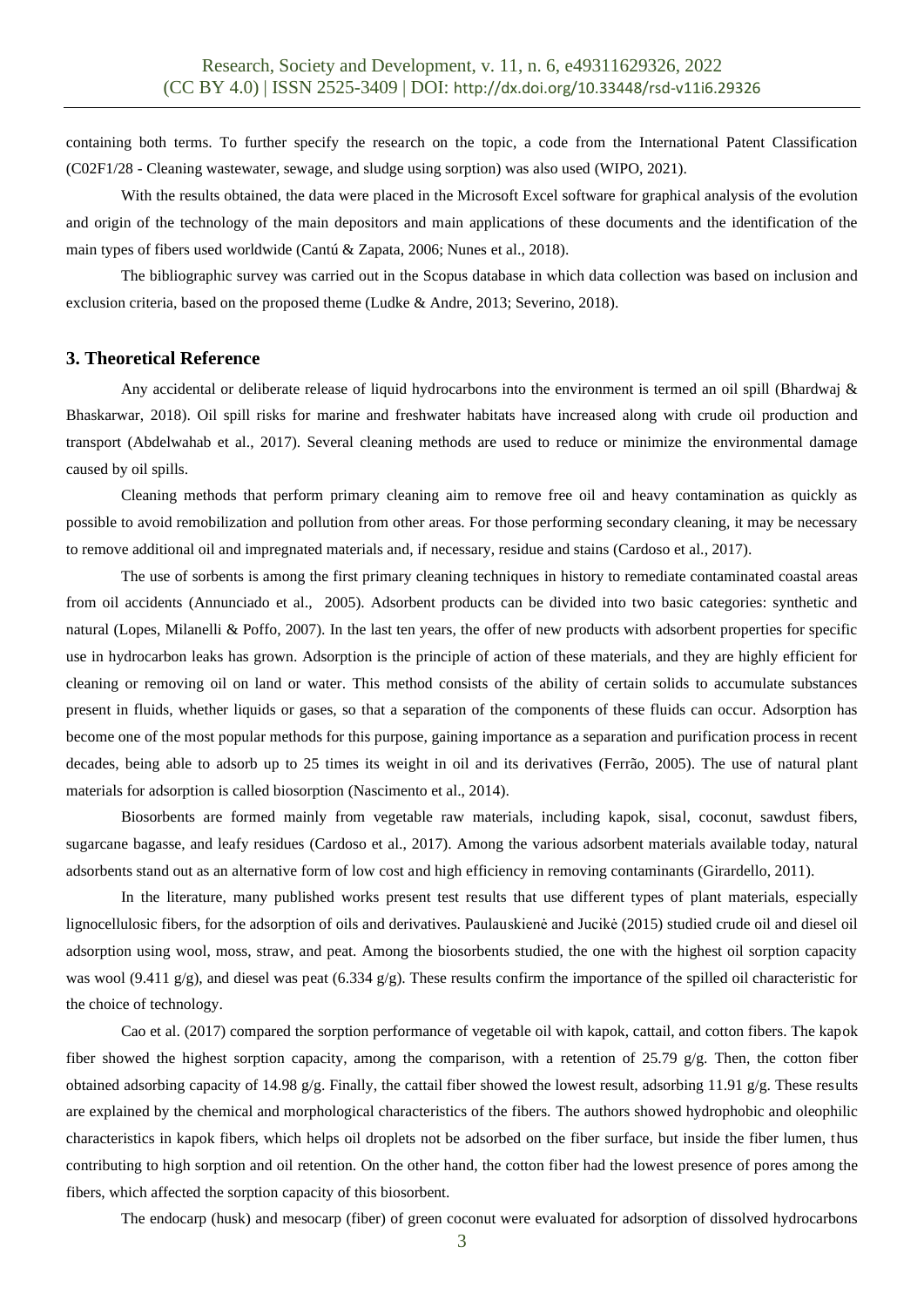(naphthalene, toluene, and benzene) in the work of Luis-Zarate et al. (2018). Coconut fiber showed the highest adsorption capacities (222 mg / g for benzene, 96 mg / g for toluene, and 5.85 mg / g for naphthalene), which was attributed to its morphological characteristics and its high concentration of groups phenolics that are associated with the structure of lignin. The authors also showed in this work that the heating power of the adsorbent material after use (5064.43  $\pm$  11.6 cal/g) is higher than that of woody biomass (3400-4000 cal/g), concluding that this material has added value for being a promising biofuel.

Ciufu et al. (2019) studied natural Romanian wool as a sorbent in oil spills. They simulated adverse conditions for the tests by varying the fiber density according to two types of supports (cylindrical and flat) for adsorption. As a result, the authors noticed that for both supports, the fiber density was inversely proportional to the sorption (fiber in the cylindrical support with higher density, sorption = 6.381 g/g; fiber in the cylindrical support with lower density, sorption = 7.092 g/g; fiber in the flat support with higher density, sorption = 10.88 g/g; fiber in the flat support with lower density, sorption = 11.76 g/g) for the two types of supports used. The authors state that half of the sorbent on the cylindrical support was immersed in water; however, the sorbent on the flat support remained floating in the water in contact with the oil. This behavior explains the difference in the sorption results. The sorbent that contains more contact with the oil will consequently have more significant interaction and sorption, as in the case of sorbents on the cylindrical support. Hence, evaluating the density of the sorbent being used to clean oil in impacted areas is essential.

The treatment in natural fibers is also frequently mentioned in works published in the literature. This procedure changes the raw material's chemical, physical and morphological structure, favoring oil sorption (Cardoso C. et al., 2021). Peng et al. (2021) performed chemical treatment in the pith of corn stalks using malic acid to be used as an oil biosorbent. The sorption of 37.2 g/g, 44.1 g/g, 33.8 g/g, and 29.3 g/g was observed for the treated biosorbent for lubricating oil, soybean oil, diesel oil, and isopropyl alcohol, respectively. These data correspond to more than 100% of what was found due to sorption by the fiber without any treatment (Peng, Cheng, Li & Guo, 2021), demonstrating the effectiveness of the treatment in the studied fiber.

In all these works presented, it is essential to highlight the use of fibers found abundantly in the studied region, contributing to the technology's cost. A large number of studies with biosorbents obtaining satisfactory results for oil cleaning favors the expansion of the application of this technology.

# **4. Results and Discussion**

The number of technologies obtained in the international (Espacenet®) and national (INPI – National Institute of Intellectual Property) patent database, as the keywords and codes were specified in the research, are shown in Table 1.

| Key words            |     |                 | <b>Results</b> |  |
|----------------------|-----|-----------------|----------------|--|
| Espacenet@           |     |                 |                |  |
| <b>Natural fiber</b> | Oil | <b>C02F1/28</b> |                |  |
| Χ                    |     |                 | 23.285         |  |
|                      | X   |                 | 1.608.396      |  |
|                      |     | X               | 56.230         |  |
| X                    | X   | X               | 29             |  |
|                      |     | <b>INPI</b>     |                |  |
| X                    |     |                 | 1.145          |  |
|                      | X   |                 | 3.450          |  |
|                      |     | X               | 357            |  |
| X                    | X   | X               | 11             |  |

**Table 1 –** Research carried out in the Espacenet® and INPI patent database.

Source: Own authorship (2022).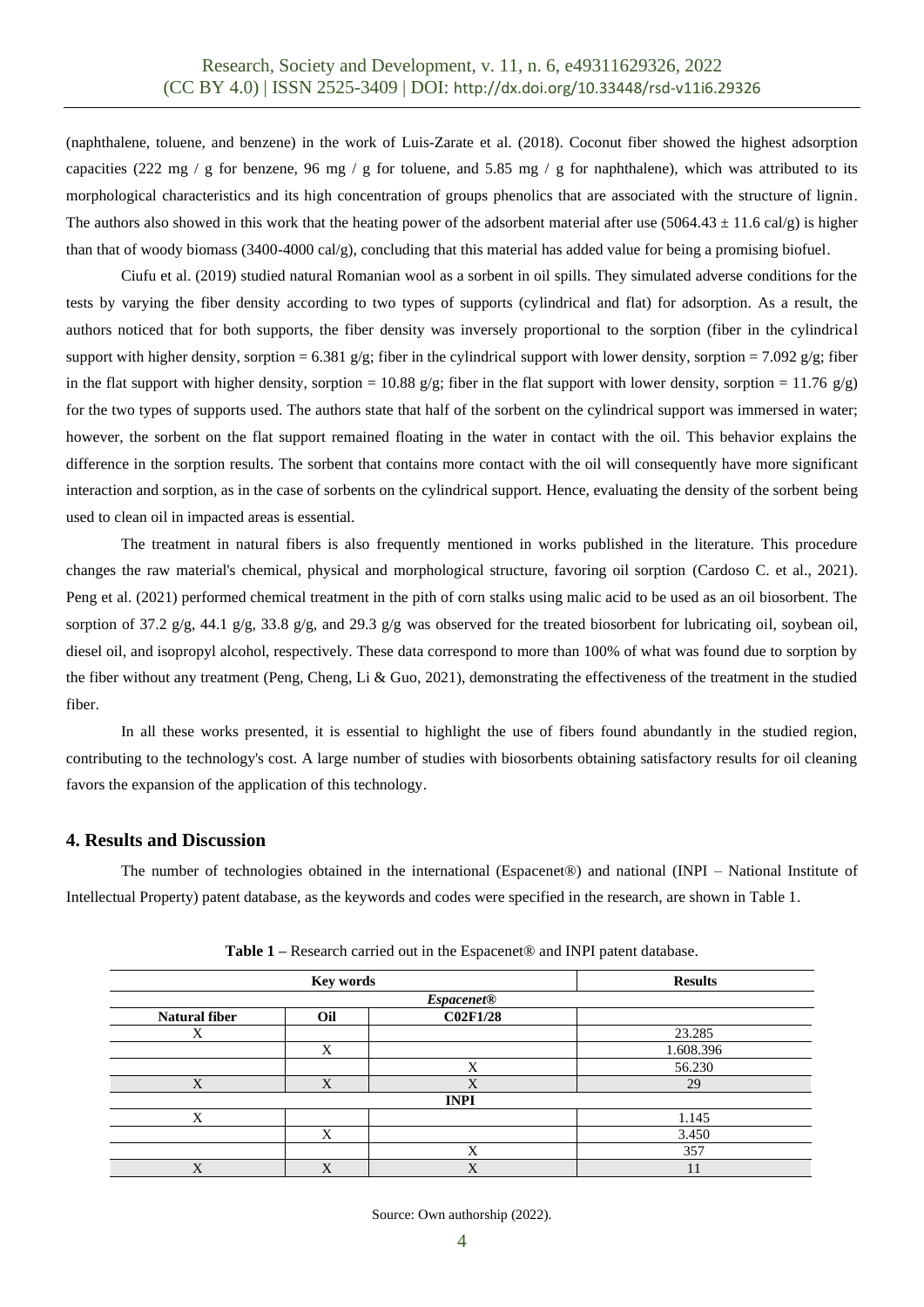The technologies involving natural fibers found in Espacenet® were 23,285 and 1,145 in INPI, demonstrating an increasingly recurrent concern of using cheaper raw materials and available in the form of natural waste through the large number found. When dealing only with the oil category, the number of results was the highest since a large part of the economy revolves around this good, thus requiring more and more technologies. It is to be expected that the number of patents found on the Espacenet® platform is higher than that found by the INPI (Figure 1) since these are technologies registered in several countries. However, it was possible to observe that the Brazilian database found a significant number of technologies involving oil cleaning using natural fibers, corresponding to 37.9%. This result can be explained by Brazil's extensive agricultural and natural fiber production, such as bamboo, coconut, piassava, silk, sisal, and others (CSFN, 2019). Therefore, after verifying the patents found on both platforms, 40 patents were selected for qualitative and quantitative analysis and discussion.





Source: Own authorship (2022).

Based on the records of the platforms used in the searches, the first patent was deposited in 1977 (Figure 2). Before that, there were already many oil spills; however, it was only in 1967 that the environmental impacts received notoriety after the oil tanker Torrey Canyon, with a carrying capacity of more than 100,000 tons of oil, ran aground in England, causing an environmental disaster (Professional Mariner, 2007). The Deepwater Horizon spill in 2010 is considered the largest oil spill in the oil industry history. It took place in the Gulf of Mexico, became internationally known. With its challenges in remediation, many works aimed at cleaning this oil were developed, which in the future resulted in technologies (ITOPF, 2018). In 2019, a major environmental disaster in Brazil stood out for being considered one of the largest oil spills concerning the extent of impacted areas worldwide (Oliveira et al., 2020). With this historic disaster, the Brazilian population realized the importance and need to have efficient and safe technologies to clean this contaminant and reduce environmental and socioeconomic impacts.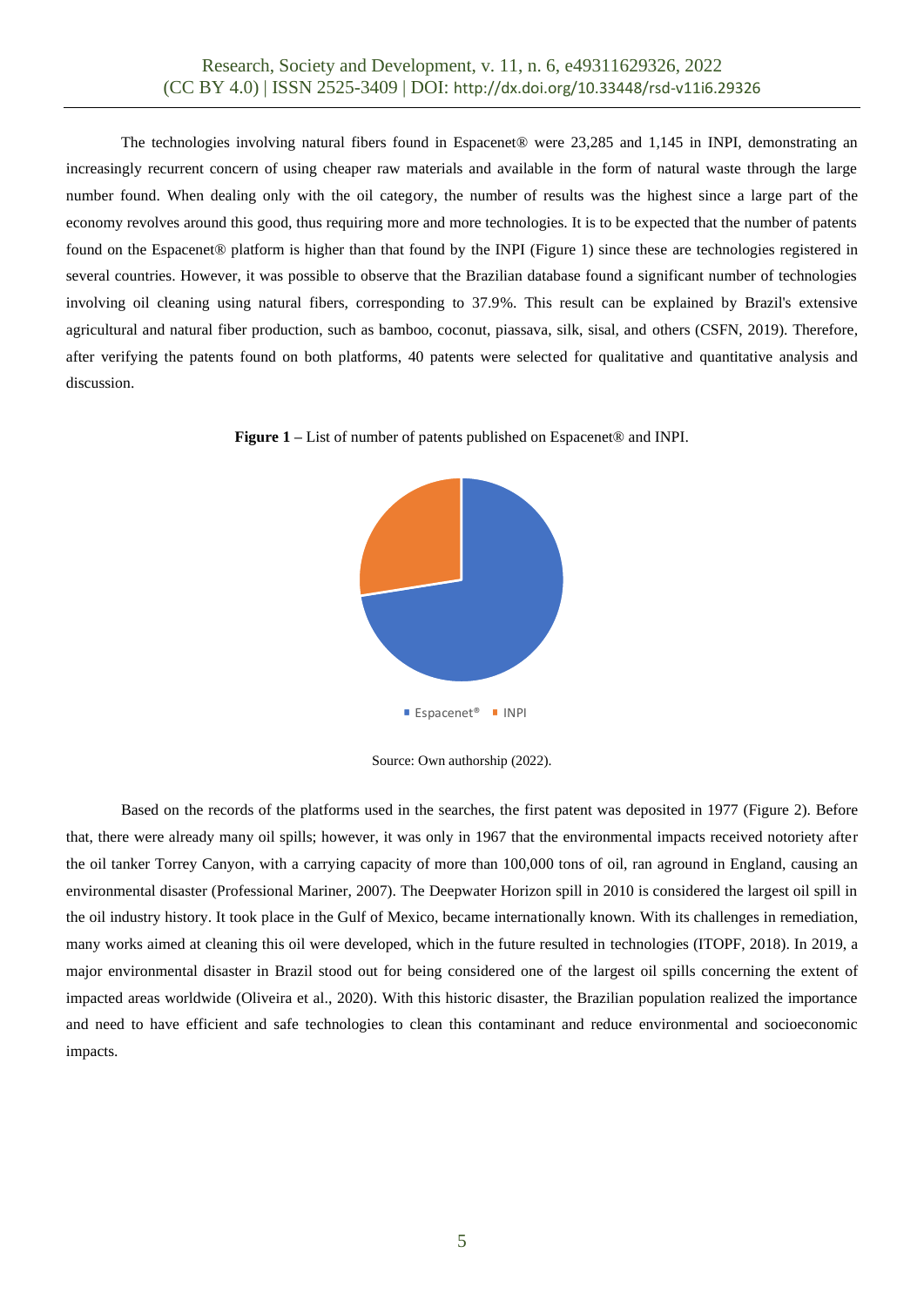

**Figure 2** – Number of patents published per year.



When analyzing the evolution of patent filing (Figure 2), an increase in the number of patents in 1978, 1982, 2008, and 2017 can be noted. This increase in patents may be the result of investigations and experiences in major accidents involving spills of oil that occurred around the world, both in the years that were anticipated and in the same years of this increase in the number of registered technologies. For example, in 1978, when the ship Amocco Cadiz broke in two and had 300 thousand liters of oil spilled off the coast of Brittany. France (Silva, 2001), and the Agia Zoni II, which in September 2017 sank in the Saronic Gulf, Greece, releasing approximately 500 tons of heavy fuel oil, contaminating the coasts of Salamis and Athens (Thomas et al., 2020).

Figure 3 shows the origin of the analyzed patents. Among the countries where patents were published, Japan leads, representing 45% of patents, followed by Brazil with 27.5%, China with 25%, and the United States with only 2.5%. China and Japan have many patents as they are prominent developers of technology-related intellectual property (Rodrigues & Braghini Junior, 2019). Brazil is the largest producer and exporter of sugar in the world (Andrade & Martins, 2021), as well as one of the largest producers of coconut with Indonesia (Santos et al., 2019), in addition to other agricultural products that the processes generate tailings. Industrial plants can be reused as petroleum biosorbent (Cardoso et al., 2020; Guilarduci et al., 2016). These are justifications that lead to a significant amount of patent publications in the area in these countries.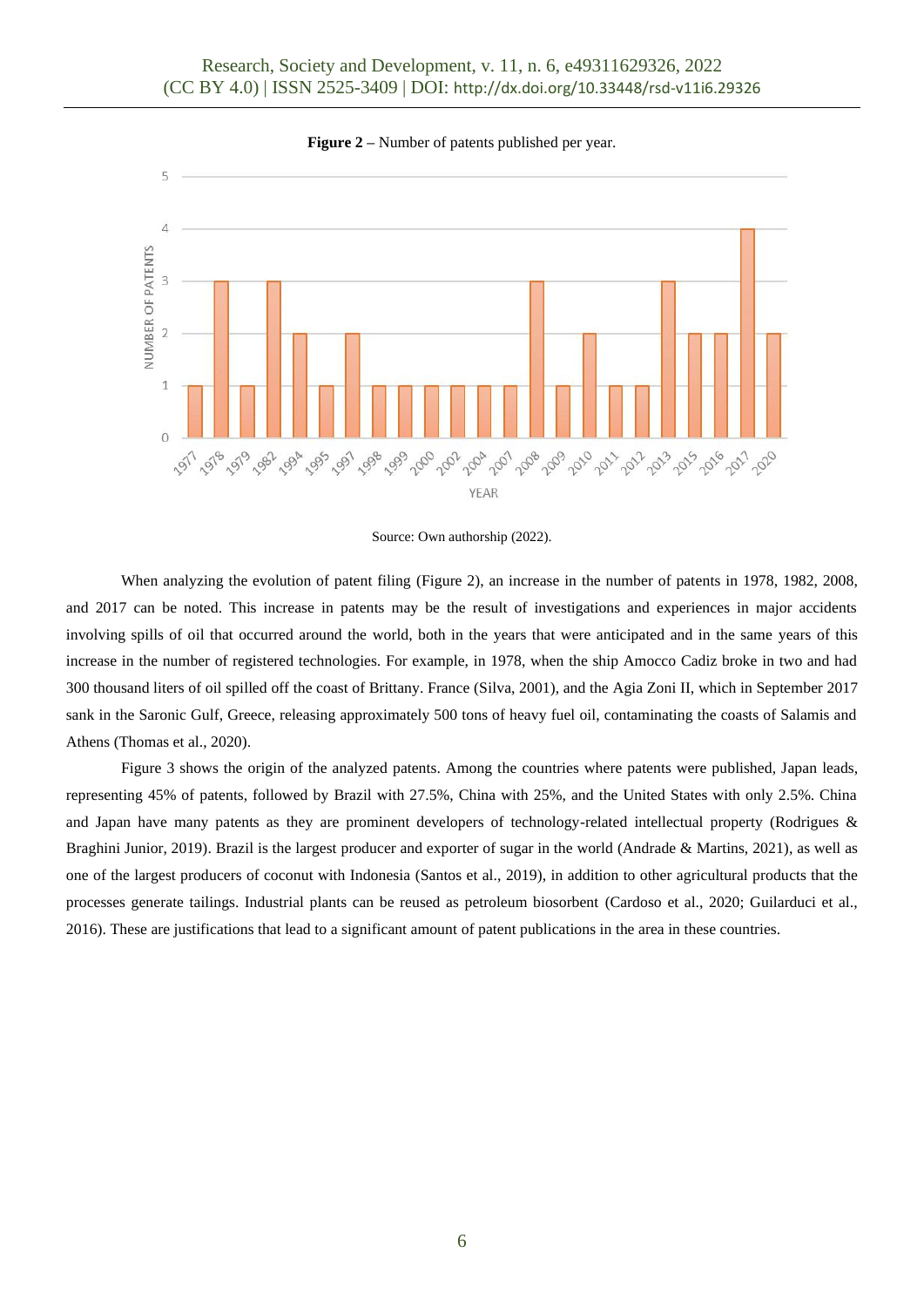

**Figure 3 -** Patent depositary countries.

Source: Own authorship (2022).

The International Patent Classification is an excellent tool to identify the technical content of patent documents through their codes. The evaluated codes are shown in Table 2.

| <b>CIP</b> code | <b>Description</b>                                                                                                   |
|-----------------|----------------------------------------------------------------------------------------------------------------------|
| CO2F1/40        | Devices for separating or removing greasy, oily substances or similar floating material                              |
| B01J20/24       | Naturally occurring macromolecular compounds and humic acids or their derivatives                                    |
| B01J20/28       | Solid sorbent compositions or filter aid compositions; Processes for their preparation, regeneration or reactivation |
|                 | characterized by their form or physical properties                                                                   |
| C09K3/32        | Materials to absorb liquids and remove oil, gasoline and grease pollution                                            |
| B01D17/022      | Separation of immiscible liquids by absorption or absorption                                                         |
| B01J20/30       | Processes to prepare, regenerate or reactivate                                                                       |
| B01D15/00       | Separation processes involving the treatment of liquids with solid sorbents                                          |

**Table 2 –** CIP codes and their evaluated descriptions.

Source: European Patent Office (2022).

Figure 4 shows the number of patents for the technical areas of this set of identified patent documents. Code C02F1/40, which concerns devices for separating or removing fatty, oily, or similar floating material (cleaning or keeping the water surface free of oil or similar material), presented the highest number of patents (13 units). The code B01J20/24 was followed by 10 patents and is specific for naturally occurring macromolecular compounds and humic acids or their derivatives. The code B01J20/28 is the third that stood out the most. It is used for solid sorbent compositions or filter aid compositions; Processes for their preparation, regeneration, or reactivation characterized by their form or physical properties and filed 7 patents.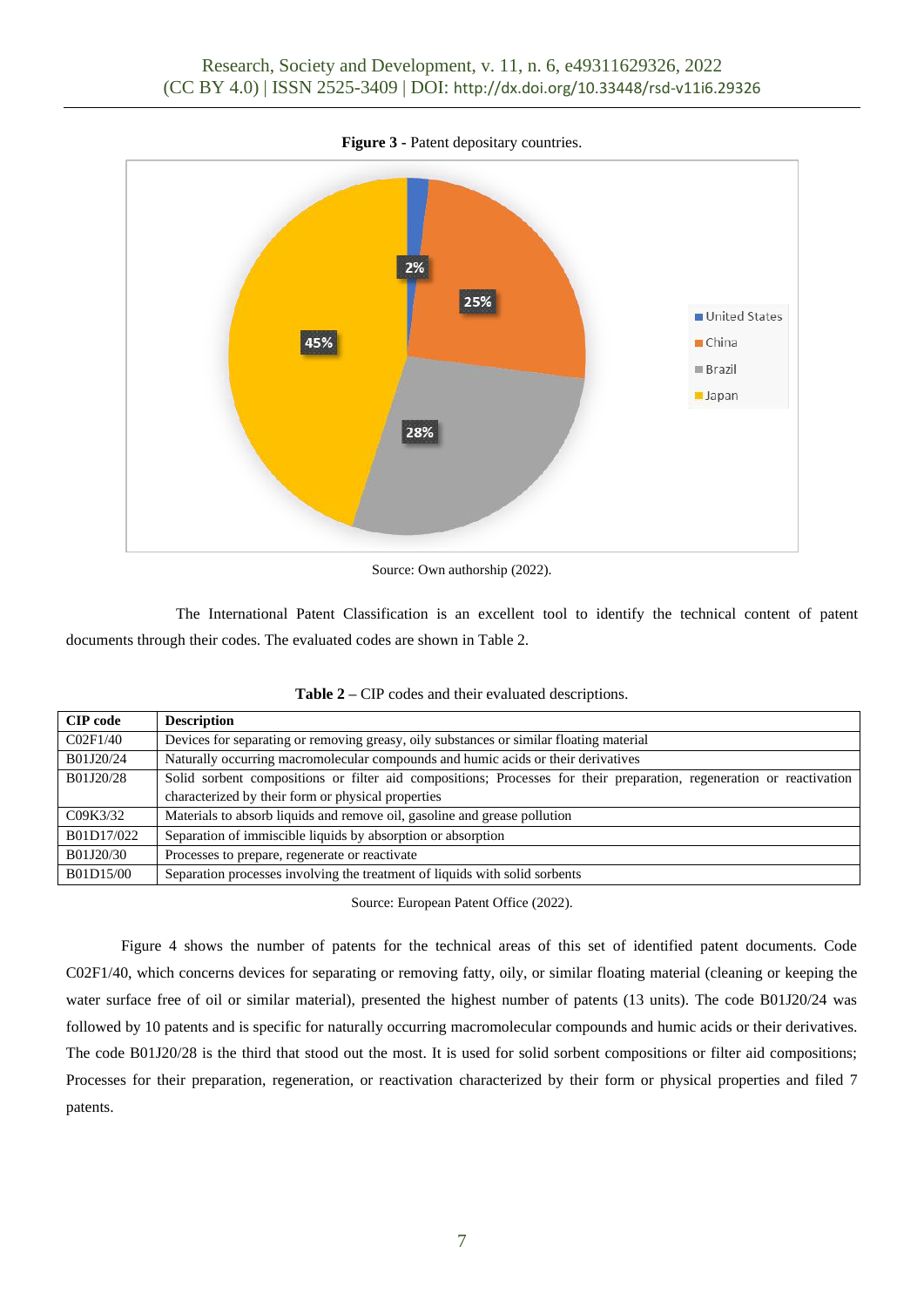

**Figure 4 –** Most used classification codes.



In addition, the natural fibers that appear among the patents found were also evaluated (Figure 5). Several fibers were found, such as straw fiber, cellulose fiber, and hair fiber. Among the patents selected for study, the most used fibers are cotton fibers. This fiber is one of the most used in the world, with Brazil being the fourth largest producer of cotton, behind India, China, and the United States (Carmona et al., 2014; Coêlho, 2019). The second most used fiber among the patents is coconut, considered one of the ten most useful trees on earth (Alburquerque et al., 2020). Next comes the kapok and hemp fiber.





The wide variety of fibers available in the world facilitates the application of sorption in a more economically viable way. However, it is evident in this analysis a constancy concerning the fibers that are used in the technologies. Sisal fiber is relatively abundant in Brazil, has a very high sorption capacity and efficient characteristics to be used as an oil adsorbent (Cardoso et al., 2021). However, none of the deposited technology found in this study uses this fiber. As with sisal fiber, other

Source: Own authorship (2022).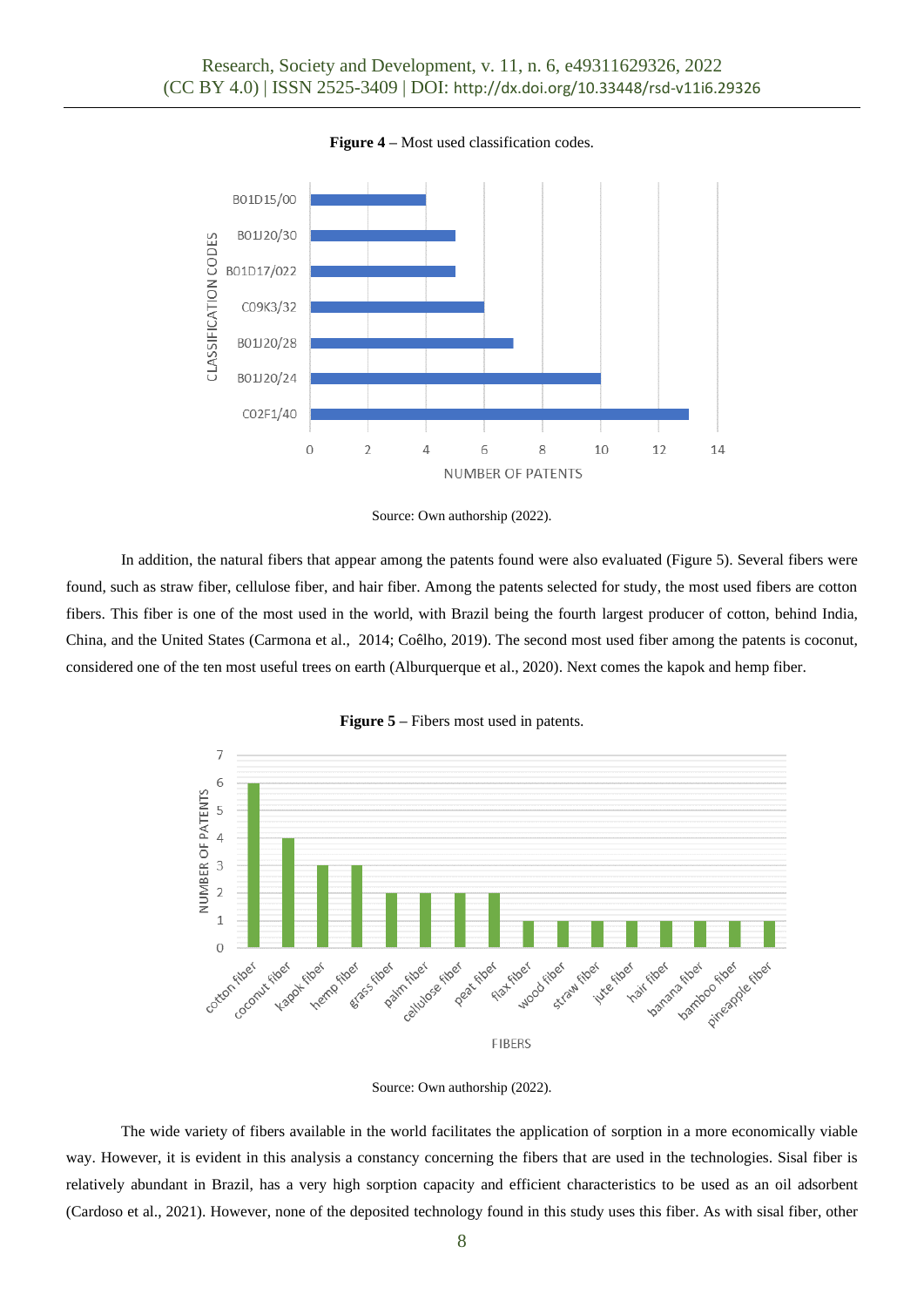plant residual fibers could also be reused in technologies, covering the possibilities of adsorbent materials, and making the patent increasingly sustainable.

Cotton fiber was the most used vegetable raw material in the patents field. However, this vegetable fiber has many other applications, such as, mainly, fabric making. This material is not found in a residual form like other materials mentioned. This feature reduces the sustainability that could be promoted from waste fibers. In addition to being sustainable, the technology that uses waste as a raw material is also favored in terms of economics.

It is essential to evaluate the physical, morphological, chemical, and physical-chemical characteristics of these biofibers, as this directly interferes with the efficiency of their use in cleaning up spilled oil in marine environments. The three fibers that stood out the most have characteristics that favor their adsorptive power, except for the chemical characteristic. As they are lignocellulosic materials, these fibers have cellulose and hemicellulose in their chemical composition, which is considered hydrophilic and thus reduces the interaction with the oil desired to be removed from the marine environment (Sun et al., 2021). Despite this knowledge, the technologies found did not present any solutions to these challenges, which could be fiber treatments (Cardoso et al., 2021), leaving a gap for technologies in this area.

# **5. Conclusion**

The analysis of existing patents in plant sorbents for the adsorption of oil and derivatives revealed a significant number of patents filed. There was an increase in the deposition in specific years, which can be linked to events that occurred in the world involving oil spills in that year or previous years, with Japan and Brazil as the countries that most stood out in the origins of these technologies (representing 45 % and 28% of patents, respectively). It is also seen that the most used fibers are cotton and coconut due to their wide availability around the world. However, a gap was identified in the use of treatments in plant fibers to improve their characteristics and, consequently, evolve the adsorption and removal capacity of the contaminant in the aquatic environment. Therefore, for the development of future technologies, it is important to explore not only the action of treatment but the use of other fibers that are available in Brazil and the world in the form of solid waste to leverage sustainability and a circular economy. Furthermore, as it is the most used energy source today, oil exploration will continue to involve risks of accidents, and this presents an ideal scenario for investment in this technology.

#### **Acknowledgments**

The authors acknowledge the financial support provided by Programa de Recursos Humanos da Agência Nacional do Petróleo, Gás Natural e Biocombustíveis – PRH-ANP.

# **References**

Abdelwahab, O., Nasr, S. M., & Thabet, W. M. (2017). Palm fibers and modified palm fibers adsorbents for different oils. *Alexandria Engineering Journal*, *56*(4), 749–755. https://doi.org/10.1016/j.aej.2016.11.020

Alburquerque, J. G. M. de, Santos, B. R. dos, Silvestre, W. K. P., Paula, G. C. R., Alves, M. do S. A., & Oliveira, N. L. M. de A. (2020). The use of coco verde waste for the production of by products in Aracaju. *RACE - Revista de Administração Do Cesmac*, *9*, 190–204.

Andrade, D. A. S. de, & Martins, L. O. S. (2021). Estimativa Teórica Do Potencial De Geração De Energia Elétrica a Partir De Cana-De-Açúcar, Capim Elefante E Coco Da Bahia No Brasil. *Textura*, *14*(2), 38–58. https://doi.org/10.22479/texturav14n2p38-58

Annunciado, T. R., Sydenstricker, T. H. D., & Amico, S. C. (2005). Experimental investigation of various vegetable fibers as sorbent materials for oil spills. *Marine Pollution Bulletin*, *50*(11), 1340–1346. https://doi.org/10.1016/j.marpolbul.2005.04.043

ANP. Agência Nacional do Petróleo. (2021) A ANP no Plano Nacional de Contingência. https://www.gov.br/anp/pt-br/assuntos/exploracao-e-producao-deoleo-e-gas/seguranca-operacional-e-meio-ambiente/a-anp-no-plano-nacional-de-contingencia.

Bhardwaj, N., & Bhaskarwar, A. N. (2018). A review on sorbent devices for oil-spill control. *Environmental Pollution*, *243*, 1758–1771. https://doi.org/10.1016/j.envpol.2018.09.141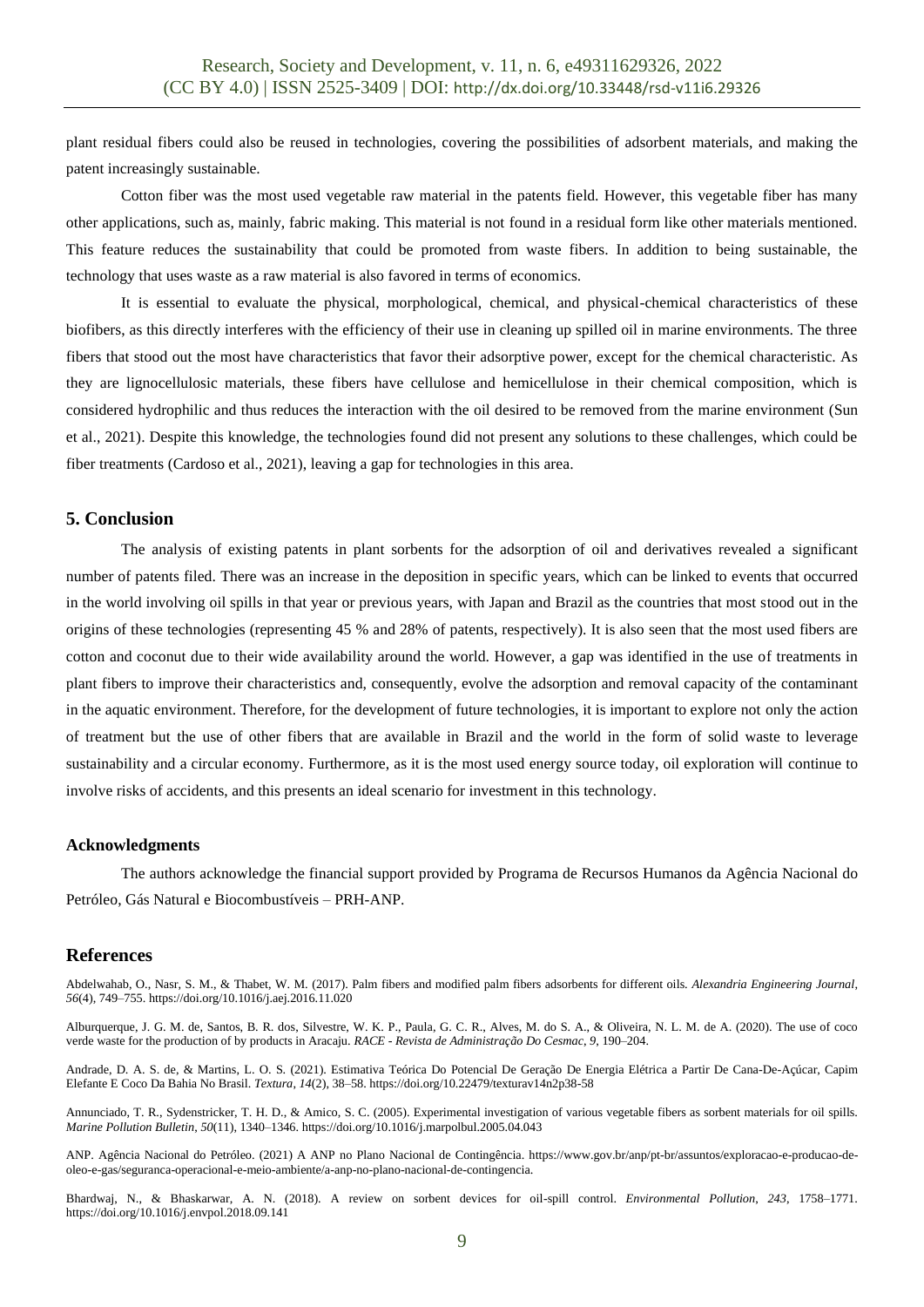Cao, S., Dong, T., Xu, G., & Wang, F. (2017). Oil Spill Cleanup by Hydrophobic Natural Fibers. *Journal of Natural Fibers*, *14*(5), 727–735. https://doi.org/10.1080/15440478.2016.1277820

Cantú, S. O. & Zapata, A.R.P. (2006). Qué es la Gestión de la Innovación y la Tecnología (GInnT)? *Journal of Technology Management & Innovation, 1, 2, 64-82.*

Cardoso, C. K. M., Cardoso, R. da P. G., & Moreira, Í. T. A. (2017). Avaliação de sorventes naturais para remediação de petróleo derramado em águas marinhas costeiras: O estado da arte e um estudo de caso aplicado. *Seminário Estudantil de Produção Acadêmica*, *16*, 178–197.

Cardoso, C. K. M., Mattedi, S., Lobato, A. K. de C., & Moreira, Í. T. A. (2021). Remediation of petroleum contaminated saline water using value- added adsorbents derived from waste coconut fi bres. *Chemosphere*, *279*, 130562. https://doi.org/10.1016/j.chemosphere.2021.130562

Cardoso, C. K. M., Santana, R. S. G. de, Silva, V. L. da, Meirelles, A. C. L. E., Mattedi, S., Moreira, Í. T. A., & Lobato, A. K. de C. L. (2020). Kinetic and equilibrium study of petroleum adsorption using pre-treated coconut fibers. *Research, Society and Development*, *9*(7), 523974413. https://doi.org/10.33448/rsd-v9i7.4413

Cardoso, R. da P. G., Cavalcante, B. M. N., Brioude, M. de M., & Moreira, Í. T. A. (2021). Análise da eficiência dos sorventes naturais lignocelulósicos na remediação de petróleo derramado em águas marinhas utilizando fibra de sisal. *Research, Society and Development*, *10*(8), e4110812852. https://doi.org/10.33448/rsd-v10i8.12852

Carmona, V. N., Macedo, J. R. N., & Rosa, D. S. (2014). Efeito da temperatura na lavagem alcalina da fibra de algodão para uso em compósitos. *In: SIMPÓSIO LATINO AMERICANO DE POLÍMEROS*, *January 2017*.

Ciufu, A. G., Raducanu, C. E., Parvulescu, O. C., Cioroiu, D. R., & Dobre, T. (2019). Natural wool for removal of oil spills from water surface. *Revista de Chimie*, *70*(11), 3977–3980. https://doi.org/10.37358/rc.70.19.11.7685

Coêlho, J. D. (2019) Produção de Algodão. *Caderno Setorial Escritório Técnico de Estudos Econômicos do Nordeste, 4, 99, 1- 11*.https://www.bnb.gov.br/s482-dspace/bitstream/123456789/209/1/2019\_CDS\_99.pdf

Costa, E. A. A. (2018) Utilização da fibra de sisal tratada com líquido iônico como sorvente de óleos em água. 74f. Dissertation (Master's in Chemical Engineering) – Universidade Federal da Bahia. Salvador-BA. https://repositorio.ufba.br/bitstream/ri/29371/1/DISSERTA%c3%87%c3%83O%20ELAYNNE%20AYALLA%20DE%20ALMEIDA%20COSTA.pdf

CSNF - Câmara Setoriais de Fibras Naturais / MAPA 21ª Reunião Ordinária (2019). https://www.gov.br/agricultura/pt-br/assuntos/camaras-setoriaistematicas/documentos/camaras-setoriais/fibras-naturais/2019/23a-ro/csfn-23a-ro\_diagnostico-setor-fibras-naturais\_nov-2019.pdf.

Ferrão, C. M. (2005) Derramamentos de Óleo no Mar por Navios Petroleiros. 36f. Completion of course work (Specialization in M.B.E. Executive Graduate in Environment.) – Universidade Federal do Rio de Janeiro (UFRJ), Rio de Janeiro. [https://docplayer.com.br/23657805-Derramamentos-de-oleo-no-mar-por](https://docplayer.com.br/23657805-Derramamentos-de-oleo-no-mar-por-navios-petroleiros-camila-medeiros-ferrao.html)[navios-petroleiros-camila-medeiros-ferrao.html](https://docplayer.com.br/23657805-Derramamentos-de-oleo-no-mar-por-navios-petroleiros-camila-medeiros-ferrao.html)

Girardello, F. (2011) Utilização de um adsorvente natural para remoção de pireno em meio aquoso. 76f. Dissertation (Master's Degree in Materials Science and Engineering) - Universidade de Caxias do Sul. Rio Grande do Sul. <https://repositorio.ucs.br/xmlui/bitstream/handle/11338/615/Dissertacao%20Francine%20Girardello.pdf?sequence=1&isAllowed=y>

Guilarduci, V. V. da S., Gorgulho, H. D. F., Martelli, P. B., Santos, V. S. dos, & Corrêa, W. G. (2016). Avaliação do bagaço de cana natural e modificado como potencial sorvente de óleo vegetal Evaluation of natural and modified sugarcane bagasse as sorbent of vegetable oil. *Revista Verde de Agroecologia e Desenvolvimento Sustentável*, *11*(4), 129–134. http://www.gvaa.com.br/revista/index.php/RVADS

Hammouda, S. ben, Chen, Z., An, C., & Lee, K. (2021). Recent advances in developing cellulosic sorbent materials for oil spill cleanup: A state-of-the-art review. *Journal of Cleaner Production*, *311*(May), 127630. https://doi.org/10.1016/j.jclepro.2021.127630

Hilário, L. S. (2019) Avaliação da fibra calotropis procera modificada para remoção de petróleo na superfície da água. 128f. Thesis (Doctorate in Petroleum Science and Engineering) – Universidade Federal do Rio Grande do Norte, Natal-RN. [https://repositorio.ufrn.br/jspui/bitstream/123456789/28484/1/Avaliacaofibracalotropis\\_Hilario\\_2019.pdf](https://repositorio.ufrn.br/jspui/bitstream/123456789/28484/1/Avaliacaofibracalotropis_Hilario_2019.pdf)

ITOPF. (2018) A summary of Oil Spill Response Arrangements & Resources Worldwide, United States of America. https://www.itopf.org/fileadmin/uploads/itopf/data/Documents/Country\_Profiles/usa.pdf

Lopes, C. F.; Milanelli, J. C. C. & Poffo, I. R. F. (2007) Ambientes Costeiros contaminados por óleo Procedimentos de limpeza- Manual de orientação. São Paulo: CETESB.<https://cetesb.sp.gov.br/emergencias-quimicas/wp-content/uploads/sites/22/2017/02/ambientes-costeiros.pdf>

Ludke, M. & Andre, M. E . D. A. (2013). Pesquisas em educação: uma abordagem qualitativa. E.P.U.

Luis-Zarate, V. H., Rodriguez-Hernandez, M. C., Alatriste-Mondragon, F., Chazaro-Ruiz, L. F., & Rangel-Mendez, J. R. (2018). Coconut endocarp and mesocarp as both biosorbents of dissolved hydrocarbons in fuel spills and as a power source when exhausted. *Journal of Environmental Management*, *211*, 103–111. https://doi.org/10.1016/j.jenvman.2018.01.041

Nascimento, R. F. do, Lima, A. C. A. de, Vidal, C. B., Melo, D. de Q., & Raulino, G. S. C. (2014). Adsorção: Aspectos teóricos e aplicações ambientais. In *Imprensa Universitária da Universidade Federal do Ceará (UFC)*.

Neto, J. B. O., & Dalla Costa, A. J. (2007). A petrobrás e a exploração de Petróleo Offshore no Brasil:Um approach evolucionário. *Revista Brasileira de Economia*, *61*(1), 95–109.

Nunes, J. M. N, Rodrigues, P. R., Cacique, P. P., Druzian, J. I. & Lobato, A. K. C. L. (2018). Mapeamento e modelagem de patentes de processos biotecnológicos catalisados por culturas puras bacterianas. Cadernos de Prospecção, 11, 304-315. http://dx.doi.org/10.9771/cp.v11i2.23095